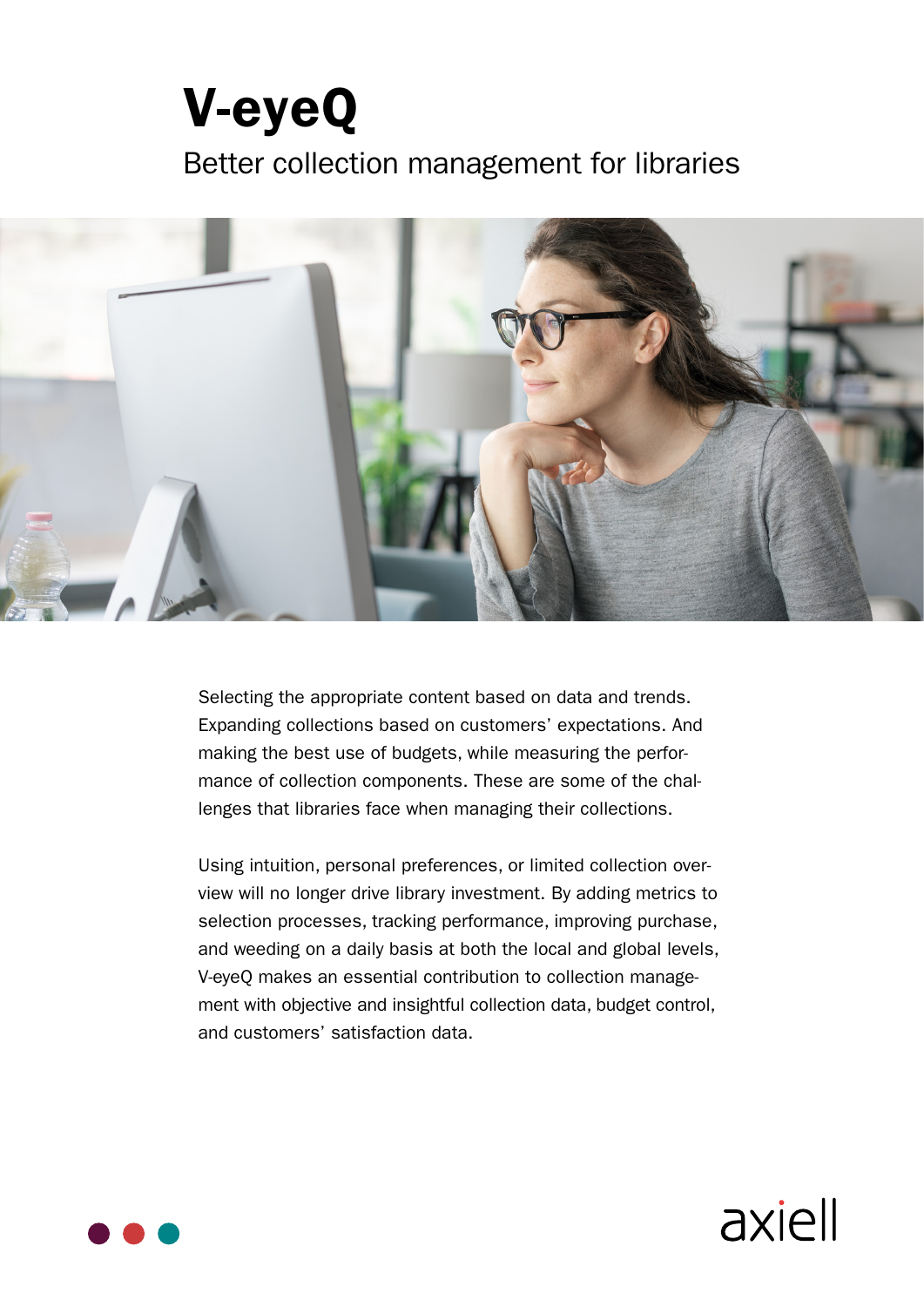# Four pillars to support collection management challenges

V-eyeQ components are related to each other, but they can also be used separately or combined based on the library needs and objectives. The components include:

- $\cdot$  Planning tools Set up and direct collection management based on plans
- $\cdot$  Performance analysis Detailed analysis of what works and does not work
- $\cdot$  Advisor Advice for weeding, purchasing, moving, and promoting
- sitions, also offering an excellent solution • Selection support – Integration with acquifor central collection management

Each component answers a core question:

- $\cdot$  How much will we purchase and weed?
- What are we going to purchase?
- $\cdot$  What are we going to purchase, weed, move, or promote?
- $\cdot$  What are we going to purchase for whom  $(i.e., for which locations)?$

They will also measure (per branch) what the library can afford based on its budget, and support decision making based on data. The application can be modeled according to users' wishes and objectives.

# Planning: The collection plan

egy and objectives. You can record your plan in The plan is defined based on the library's stratthe system to get a clear view on the available items and the gaps in the collections. You will also learn how to become more demand-oriented and what the required budget to achieve the plan is. Adjustments can easily be implemented and are under the planning manager control.

# Collection plan: The workflow

Based on the predefined collection rules, the collection management objectives for a fiscal get (key performance indicators (KPIs)) associated in order to measure progress throughout year are laid down in a plan as well as the tar-<br>get (key performance indicators (KPIs)) associ the year. The plan thus supports improvements to your purchasing and weeding strategies.

When creating a collection plan, there is a five-step workflow:



Define the plan based on collection rules

| $\sqrt{100}$ |  |  |
|--------------|--|--|
|              |  |  |

ment (e.g. number of items, loan **Collect** all relevant data for measurefrequency, lent in the last n years) with V-eyeQ

quency, desired weed percentage, and **Define KPIs** based on desired loan freexpected number of loans

V-eyeQ will help you calculate goals for weeding / purchase, based on your available budget, defined rules, and average book price



**Define goals** for purchasing and weeding and manual adjustment if needed

The plan is not static and can be updated in the application at any time. If expected results are not achieved, strategy changes, budgets evolve, or KPIs change, V-eyeQ will automatically adjust target calculations accordingly.

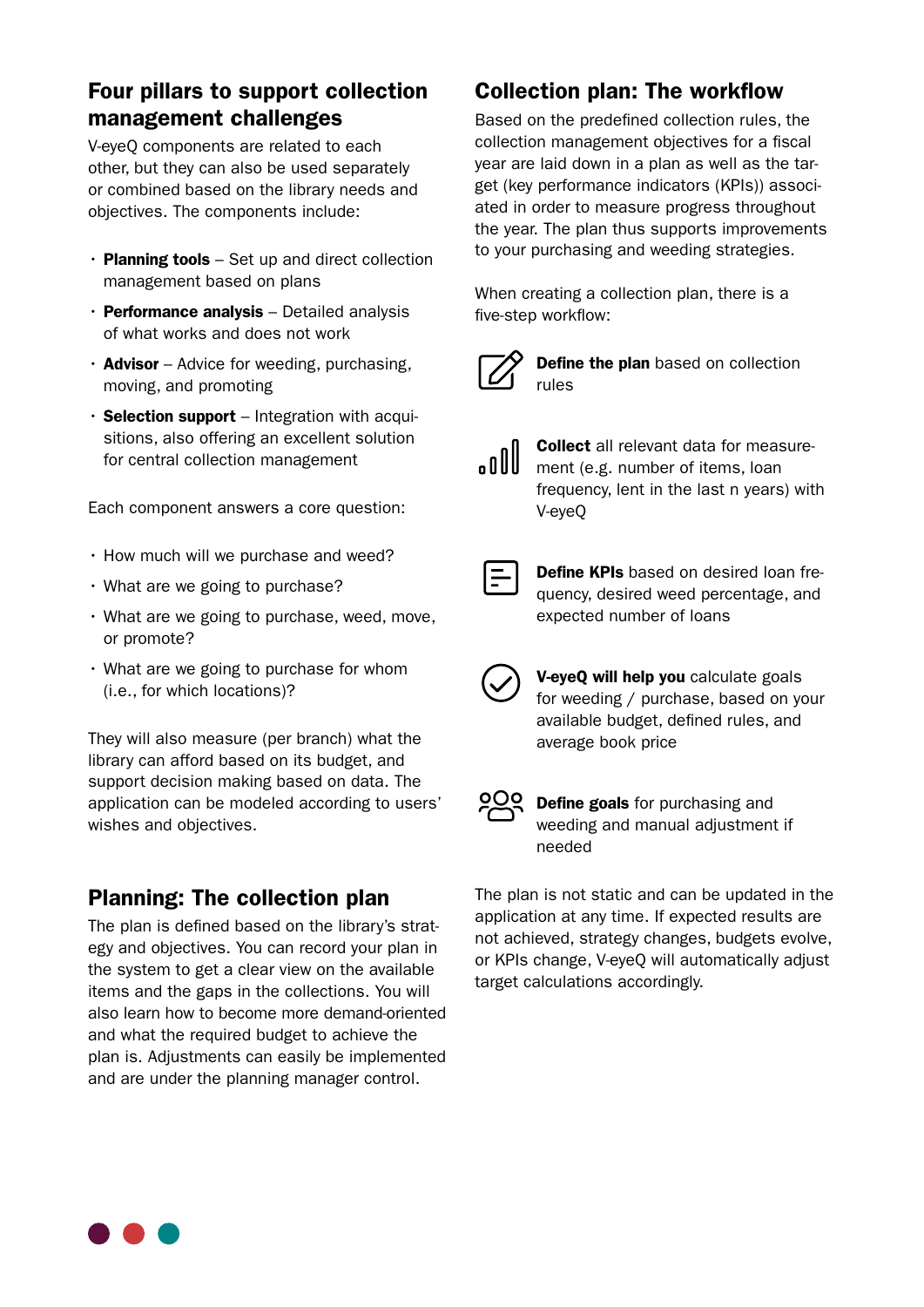# **Collection and location plans** coordination

The application offers many options that allow you to choose to apply the same plan for all sites or define a location plan for each branch derived from the global collection plan. Calculations are ment and weeding percentage, the desired loan based on various elements: the desired replacefrequency, the average price (for the rule), and the total available budget for the branch.

You can also define parameters that maximize the desired loan frequency. For example, you can set the loan frequency to rise by no more ing is required) and to drop by no more than 2 than  $.5$  in 1 year (because then too much weed-(due to budget constraints).

# **Collection rules:** The basis of the collection plan

ment are defined as "rules". These rules "map" All collection parts that are relevant to managethe collection components into definitions that V-eyeQ can understand and interpret. Usually a system contains between 50 and 150 rules. Calculations are made for each collection component (each rule). For example: How many items are there to purchase, how many items are there to weed out, and how popular is the collection component.

The application also submits suggestions such as items to remove, replace, for which titles to purchase additional items, which titles to move or promote, and which new titles to purchase.



#### Improve comparison and interpretation accuracy

To better support analysis, the performance tile. Percentiles should not be confused thors and subjects) is ranked as a percenof all works (titles) and all authorities (auwith percentages. An example.

By ranking all materials in the collection ier to compare their performance. Suppose and all authorities as percentiles, it is eascentile of 95. This would mean that 5% of the author William Shakespeare has a perauthors have a higher (relative) ranking and 94% a lower one.

#### Advisor

The "advisor" is the part of V-eyeQ that makes suggestions about "dead copies" (items that are not lent), and "overused items" and "others." vation ratio and "not popular here, but popular Purchase advice is based on a defined reserelsewhere." The latter shows materials that are not popular in a particular branch, while they are elsewhere. An incentive to relocate or promote the under used material. This data can be viewed not only per site, but also per collection rule, which creates a direct link with the collection plan.

# Collection clusters: a solution for large and small libraries

anism for "grouping" rules. When a location ies. Its "collection clusters" feature is a mech-V-eyeQ is suited for both large and small librarhas a limited number of items, it makes sense to combine subcategories whereas a large library with thousands of materials per category will need to filter at a more granular level. For tives & Thrillers," "Adventure," and "Fantasy & example, while a large location will have "Detec-Science Fiction" categories; a smaller location within the same group may cluster these three rules into a single "Crime & Adventure" one.

V-eveO makes an essential contribution to collection management with objective and insightful collection data, budget control, and customers' satisfaction data.